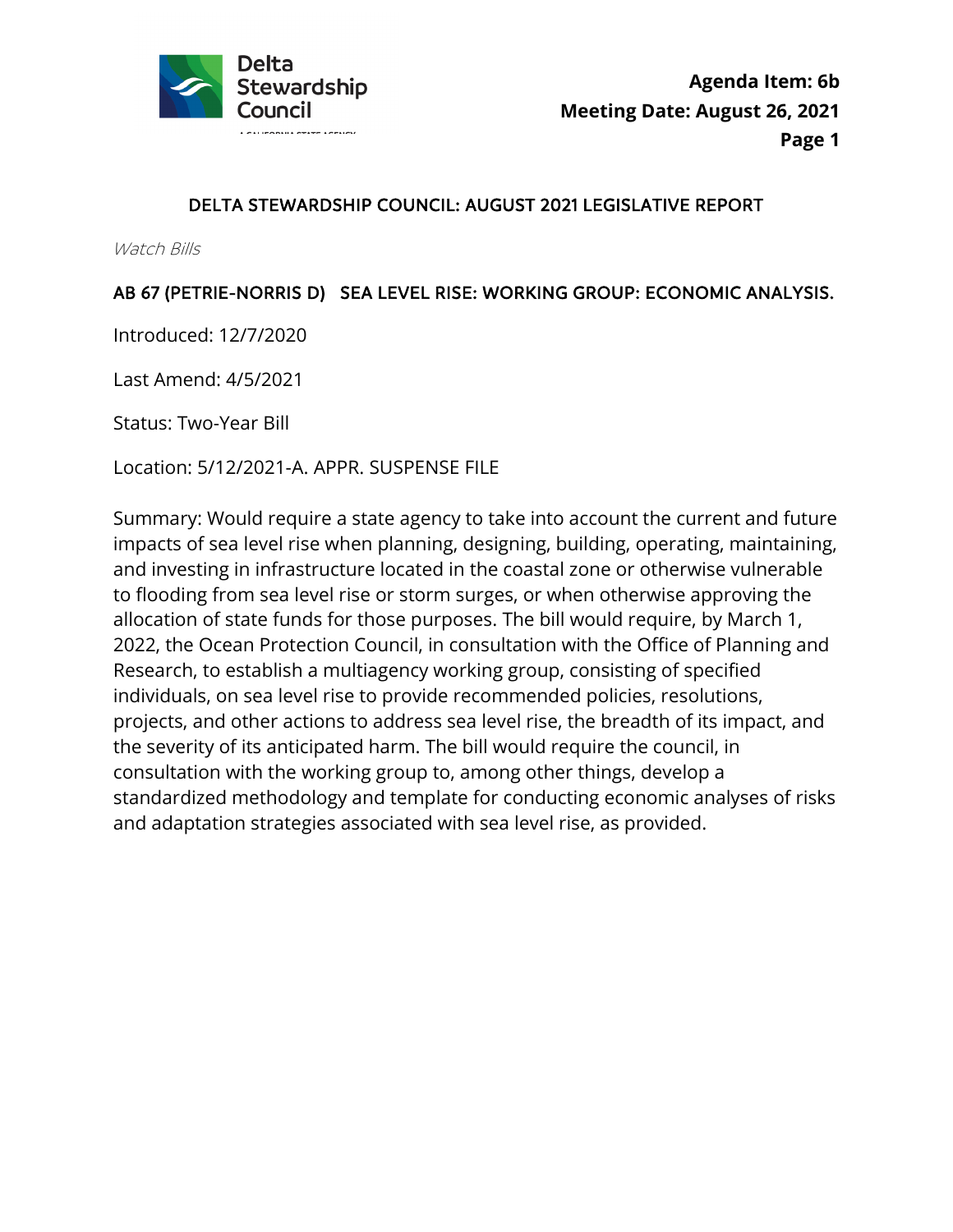## **Agenda Item: 6b Meeting Date: August 26, 2021 Page 2**

#### AB 72 (PETRIE-NORRIS - D) ENVIRONMENTAL PROTECTION: NATURAL RESOURCES AGENCY: COASTAL ADAPTATION PROJECTS: SEA LEVEL RISE: REGULATORY REVIEW AND PERMITTING: REPORT.

Introduced: 12/7/2020

Last Amend: 6/28/2021

 Com. on APPR. Status: 7/8/2021-From committee: Do pass and re-refer to Com. on APPR with recommendation: To Consent Calendar. (Ayes 8. Noes 0.) (July 8). Re-referred to

Location: 7/8/2021-S. APPR.

Summary: Would enact the Coastal Adaptation Permitting Act of 2021. The bill would require the agency to explore, and authorize it to implement, options within the agency's jurisdiction to establish a more coordinated and efficient regulatory review and permitting process for coastal adaptation projects, as defined. The bill would require the agency to submit, by July 1, 2023, a report to the Legislature with suggestions and recommendations for improving and expediting the coordination between appropriate agencies in their regulatory review and permitting process for coastal adaptation projects that use natural infrastructure.

### AB 979 (FRAZIER – D) SACRAMENTO-SAN JOAQUIN DELTA: PROJECTS: SEA LEVEL RISE ANALYSIS REPORT

Introduced: 2/18/2021

Last Amend: 4/13/2021

Status: Two-Year Bill

Location: 4/27/2021-A. APPR.

Summary: The Sacramento-San Joaquin Delta Reform Act of 2009, provides that it is the policy of the state to, among other things, reduce reliance on the Sacramento-San Joaquin Delta in meeting California's future water supply needs through a statewide strategy of investing in improved regional supplies, conservation, and water use efficiency. Current law establishes the Delta Stewardship Council, which is required to develop, adopt, and commence implementation of a comprehensive management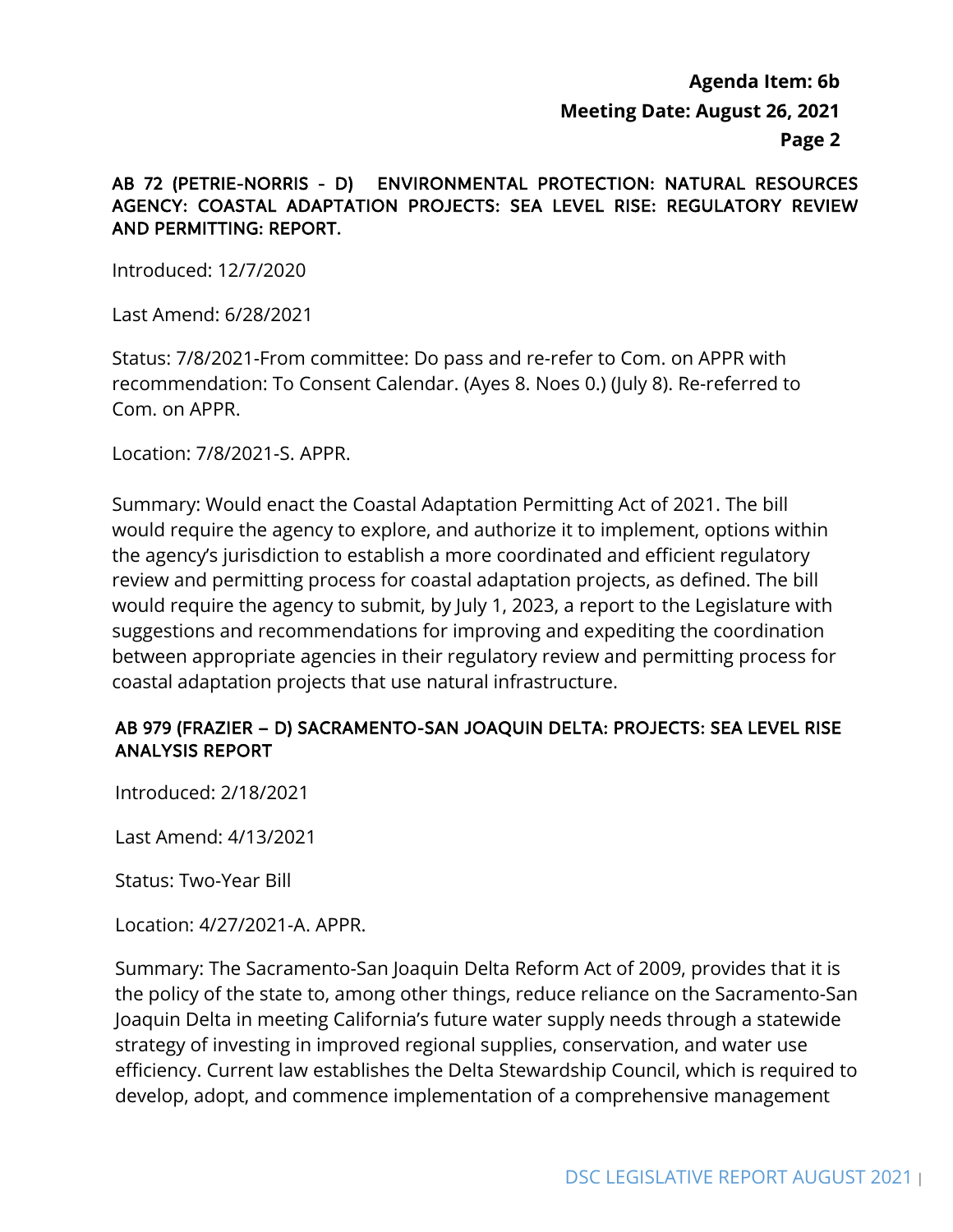plan, known as the Delta Plan, for the Sacramento-San Joaquin Delta. This bill would require any individual or entity that undertakes a project, as defined, within the Delta to complete a report analyzing the impact of sea level rise on the project.

## SB 1 (ATKINS - D) COASTAL RESOURCES: SEA LEVEL RISE.

Introduced: 12/7/2020

Last Amend: 6/24/2021

Status: 7/14/2021-A. APPR SUSPENSE FILE

Location: 7/14/2021-A. APPR.

 Commission and provides for planning and regulation of development in the determination of the scope of, the local coastal programs, as provided. This bill bill would delete the timeframe specified above by which the commission is required to adopt these procedures. Summary: The California Coastal Act of 1976 establishes the California Coastal coastal zone, as defined. The act requires the commission, within 90 days after January 1, 1977, to adopt, after public hearing, procedures for the preparation, submission, approval, appeal, certification, and amendment of a local coastal program, including a common methodology for the preparation of, and the would also include, as part of the procedures the commission is required to adopt, recommendations and guidelines for the identification, assessment, minimization, and mitigation of sea level rise within each local coastal program, as provided. The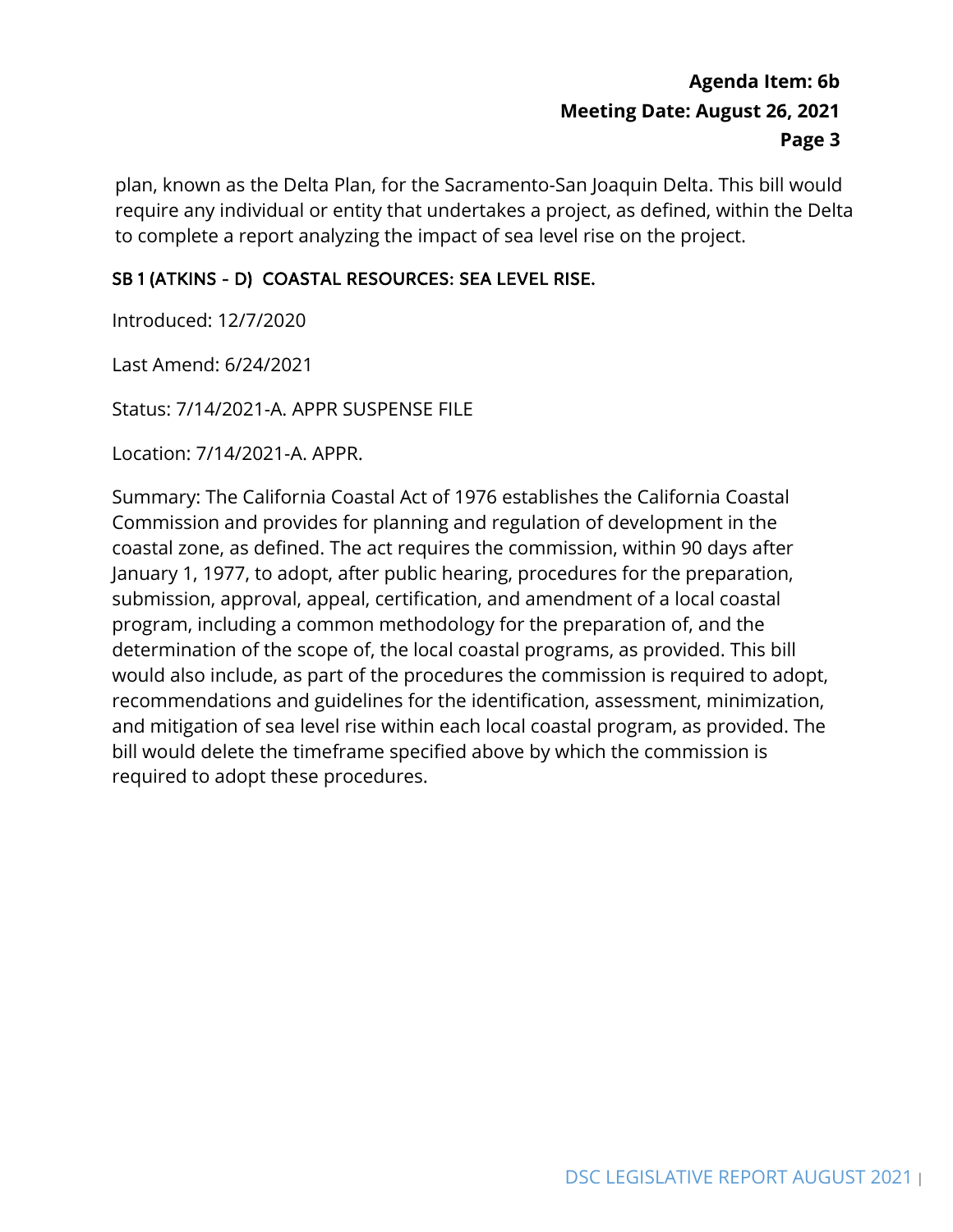#### SB 27 (SKINNER - D) CARBON SEQUESTRATION: STATE GOALS: NATURAL AND WORKING LANDS: REGISTRY OF PROJECTS.

Introduced: 12/7/2020

Last Amend: 7/15/2021

 Status: 8/19/2021 Upon adjournment of Session - State Capitol, Room 4202 ASSEMBLY APPROPRIATIONS, GONZALEZ, LORENA, Chair

Location: 6/23/2021-A. APPR.

Summary: Would require, no later than July 1, 2022, the Natural Resources Agency, in coordination with the California Environmental Protection Agency, the State Air Resources Board, and the Department of Food and Agriculture, to establish carbon sequestration goals for natural and working lands, as provided. The bill would require the state board, as part of its scoping plan, to establish specified carbon dioxide removal targets for 2030 and beyond.

### SB 230 (PORTANTINO - D) STATE WATER RESOURCES CONTROL BOARD: CONSTITUENTS OF EMERGING CONCERN PROGRAM.

Introduced: 1/19/2021

Status: Two-Year Bill

Location: 3/15/2021-S. APPR.

 Advisory Panel to review and provide recommendations to the state board on CEC Summary: Would require the State Water Resources Control Board to establish, maintain, and direct an ongoing, dedicated program called the Constituents of Emerging Concern Program to assess the state of information and recommend areas for further study on, among other things, the occurrence of constituents of emerging concern (CEC) in drinking water sources and treated drinking water. The bill would require the state board to convene, by an unspecified date, the Science for further action, among other duties. The bill would require the state board to provide an annual report to the Legislature on the ongoing work conducted by the panel.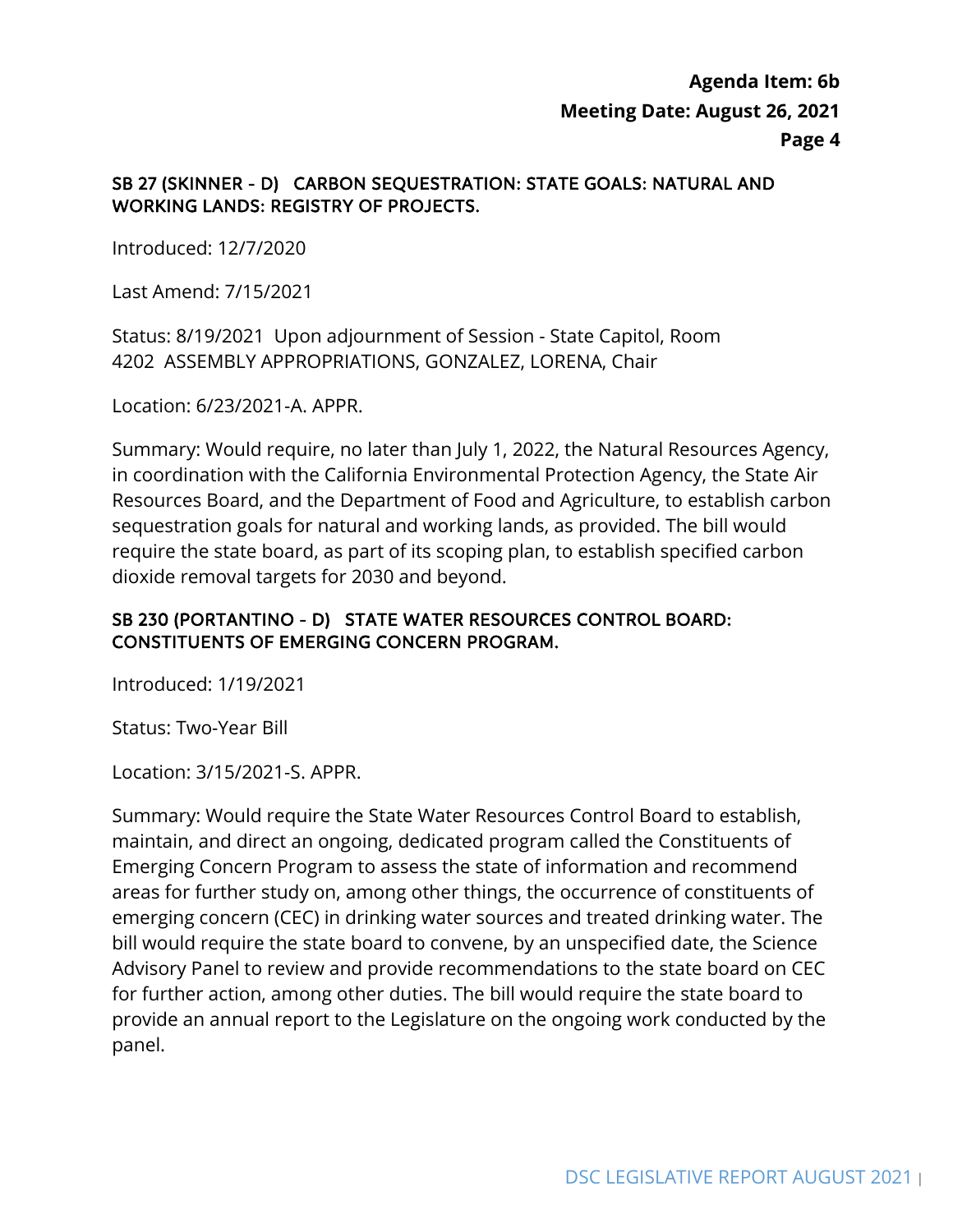## SB 273 (HERTZBERG - D) WATER QUALITY: MUNICIPAL WASTEWATER AGENCIES.

Introduced: 1/29/2021

Last Amend: 6/21/2021

Status: 7/8/2021-Read second time. Ordered to third reading.

Location: 7/8/2021-A. THIRD READING

 consistent with the municipal wastewater agency's existing authority in order to after January 1, 2022, to file a copy of the agreement or amendment with the local Summary: Would authorize a municipal wastewater agency, as defined, to enter into agreements with entities responsible for stormwater management for the purpose of managing stormwater and dry weather runoff, to acquire, construct, expand, operate, maintain, and provide facilities for specified purposes relating to managing stormwater and dry weather runoff, and to levy taxes, fees, and charges fund projects undertaken pursuant to the bill. The bill would require the exercise of any new authority granted under the bill to comply with the Cortese-Knox-Hertzberg Local Government Reorganization Act of 2000. The bill would require a municipal wastewater agency that enters into or amends one of these agreements agency formation commission in each county where any part of the municipal wastewater agency's territory is located, but would exempt those agreements and amendments from local agency formation commission approval except as required by the Cortese-Knox-Hertzberg Local Government Reorganization Act of 2000.

### SB 351 (CABALLERO - D) WATER INNOVATION ACT OF 2021.

Introduced: 2/9/2021

Last Amend: 4/20/2021

Status: Two-Year Bill

Location: 5/10/2021-S. APPR. SUSPENSE FILE

 Summary: Current law establishes the State Water Resources Control Board for the purposes of providing for the orderly and efficient administration of the water resources of the state. This bill, the Water Innovation Act of 2021, would create the Office of Water Innovation at the California Water Commission for the furtherance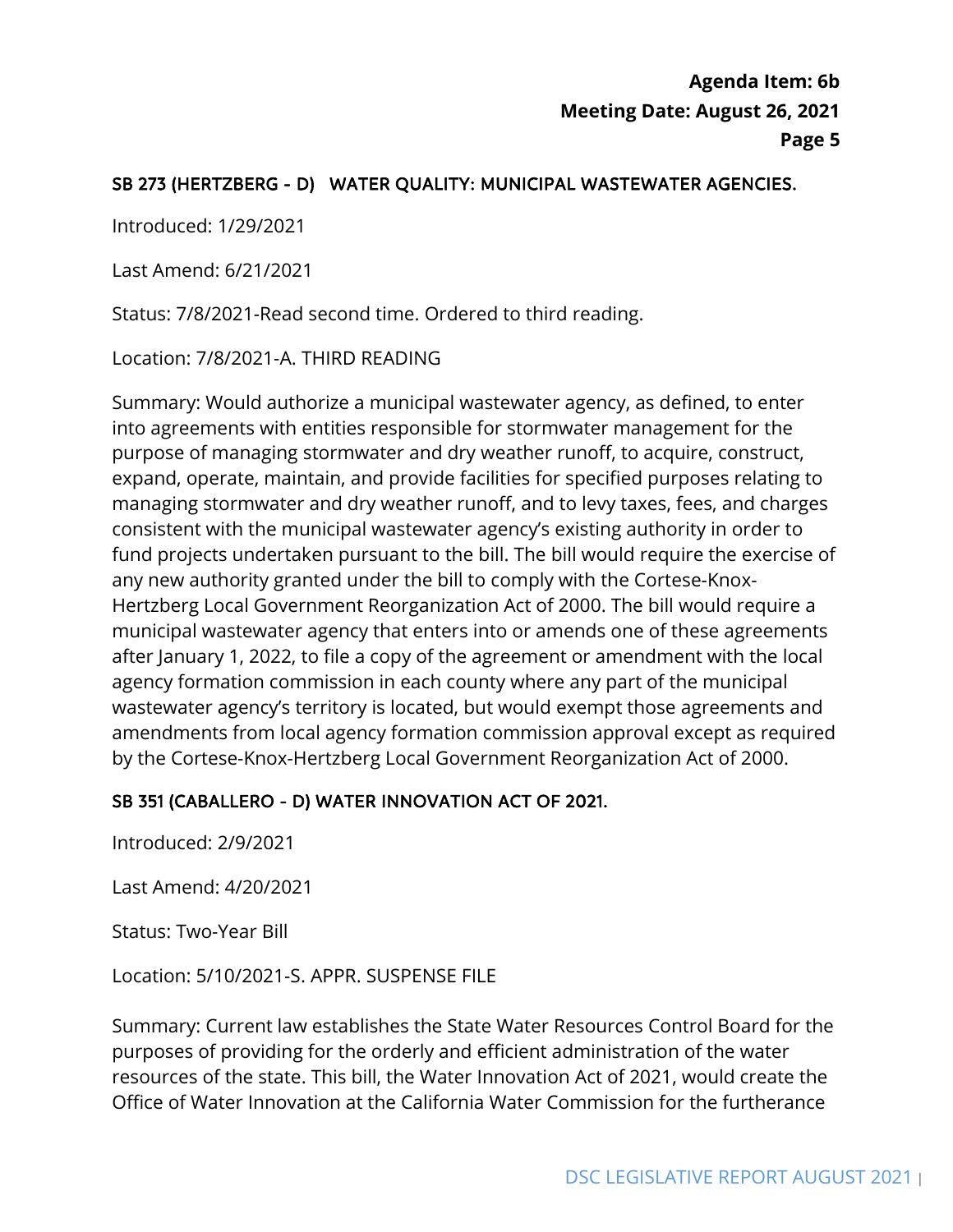of new technologies and other innovative approaches in the water sector. The bill would require the office, by December 31, 2023, to take specified measures to advance innovation in the water sector. The bill would make findings and declarations regarding the need for water innovation.

### SB 369 (PAN - D) FLOOD CONTROL: YOLO BYPASS CACHE SLOUGH PARTNERSHIP MULTIBENEFIT PROGRAM.

Introduced: 2/10/2021

Last Amend: 6/14/2021

Status: 6/30/2021 – Assembly Appropriations Suspense File.

Location: 6/30/2021 – Assembly Appropriations Suspense File.

 Yolo Bypass and Cache Slough region. The bill would define "Yolo Bypass Cache and local agencies to promote the discussion, prioritization, and resolution of policy Summary: Would establish the Yolo Bypass Cache Slough Partnership Multibenefit Program to support the development and implementation of projects within the Slough Partnership" to mean the multiagency partnership established pursuant to a memorandum of understanding signed in May 2016 by a total of 15 participating federal, state, and local agencies. The bill would require the participating state agencies, including the Natural Resources Agency, the Department of Water Resources, the Department of Fish and Wildlife, the Central Valley Flood Protection Board, the State Water Resources Control Board, and the Central Valley Regional Water Quality Control Board, to work in collaboration with the participating federal and other issues critical to the successful implementation of projects to advance specified objectives in the Yolo Bypass and Cache Slough region.